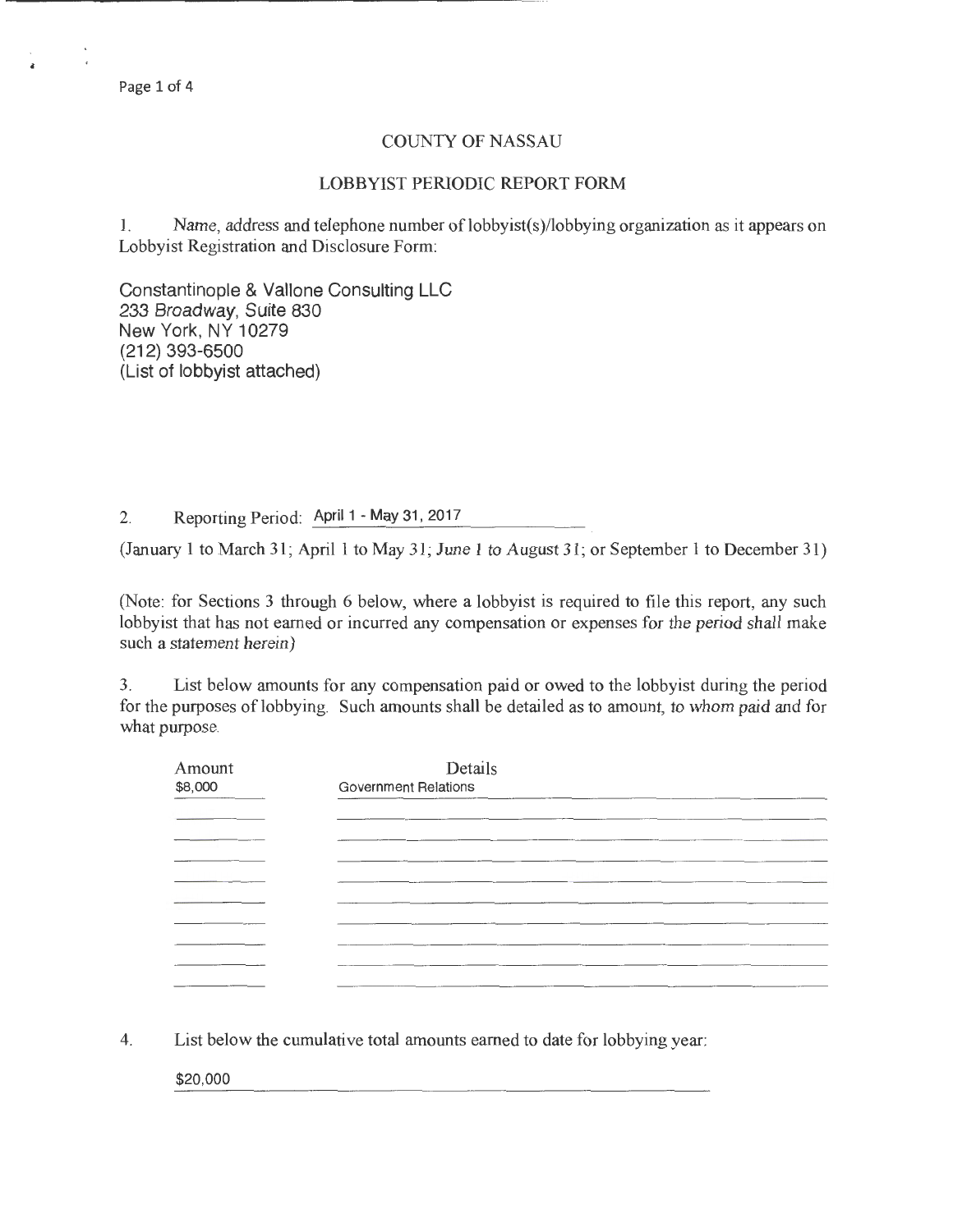Page 2 of 4

5. List below amounts for any expenses expended or incurred by the lobbyist during the period for the purposes of lobbying. Such amounts shall be detailed as to amount, to whom paid and for what purpose.

| Amount<br>O | Details                                                                                                             |
|-------------|---------------------------------------------------------------------------------------------------------------------|
|             |                                                                                                                     |
|             | and the contract of the contract of the contract of the contract of the contract of the contract of the contract of |
|             | ____<br>___                                                                                                         |
|             |                                                                                                                     |
| ______      | ----<br>----                                                                                                        |
|             | _____                                                                                                               |
|             | ---                                                                                                                 |
|             |                                                                                                                     |

6. List below the cumulative total amounts expended to date for lobbying year:

<u> 1980 - Jan Barnett, mars ann an t-Amerikaansk ferfinger om de formale foar de foarmen fan de foarmen fan de f</u> 0

(In lieu of completing 7 through 10 below, you may attach a copy of your Lobbyist Registration and Disclosure Form, provided the information has not changed.)

7. List whether and where the lobbyist(s)/lobbying organization is registered as a lobbyist (e.g. Nassau County, New York State):

Registered with the following: Nassau County, Suffolk County, New York City, New York State, Federa (Senate & House of Representatives

8. Name, address and telephone number of client(s) by whom, or on whose behalf, the lobbyist is retained, employed or designated.

MP Engineers, PC 40 Rector Street Suite 10208 New York , NY 10006 (212) 736-1100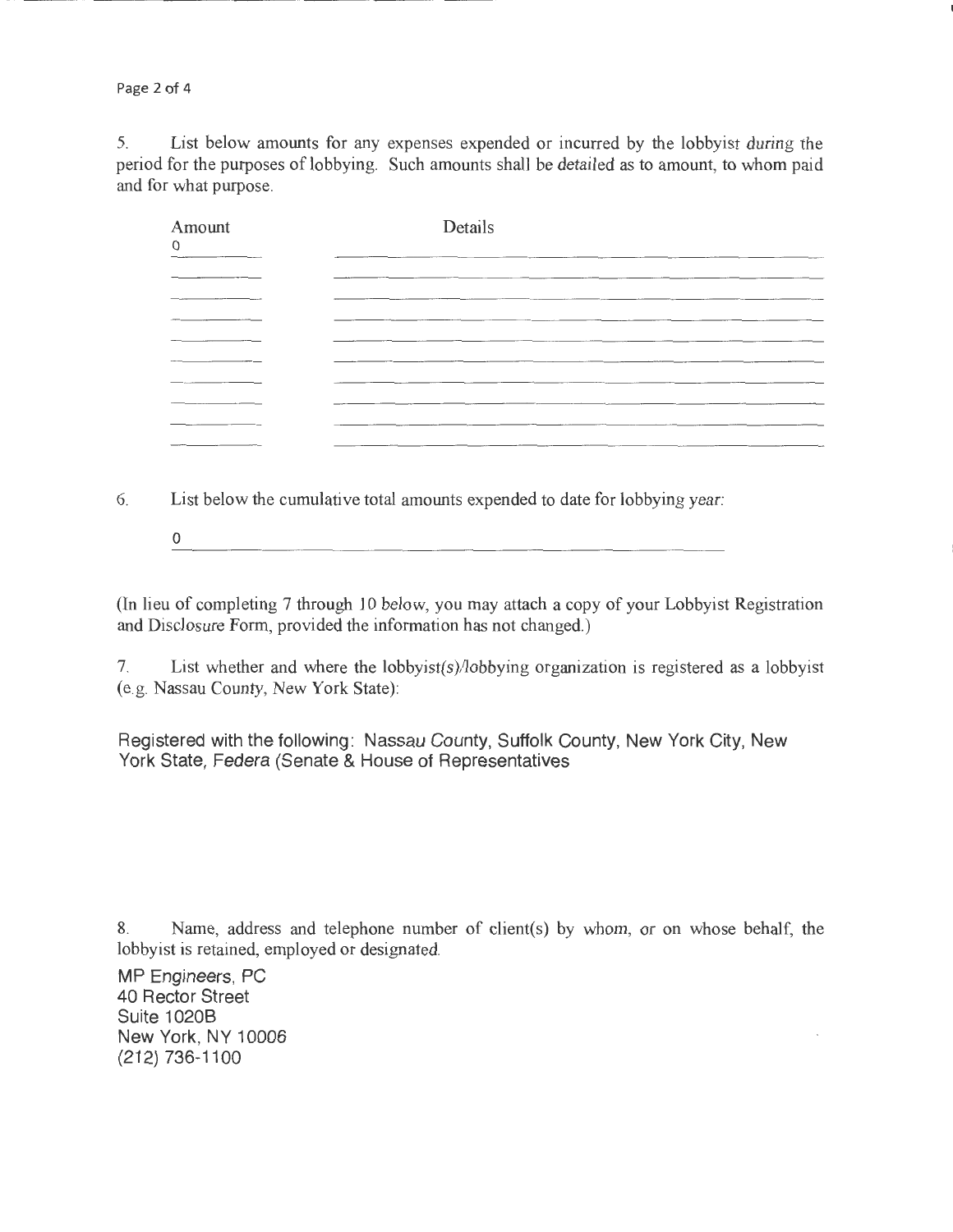Page 3 of 4

 $\frac{1}{\epsilon}$ 

 $\overline{\phantom{a}}$ 

None

9. Describe lobbying activity conducted, or to be conducted, in Nassau County, and identify client(s) for each activity listed, during the Reporting Period.

None

10. The name of persons, organizations or governmental entities before whom the lobbyist has lobbied during the period.

None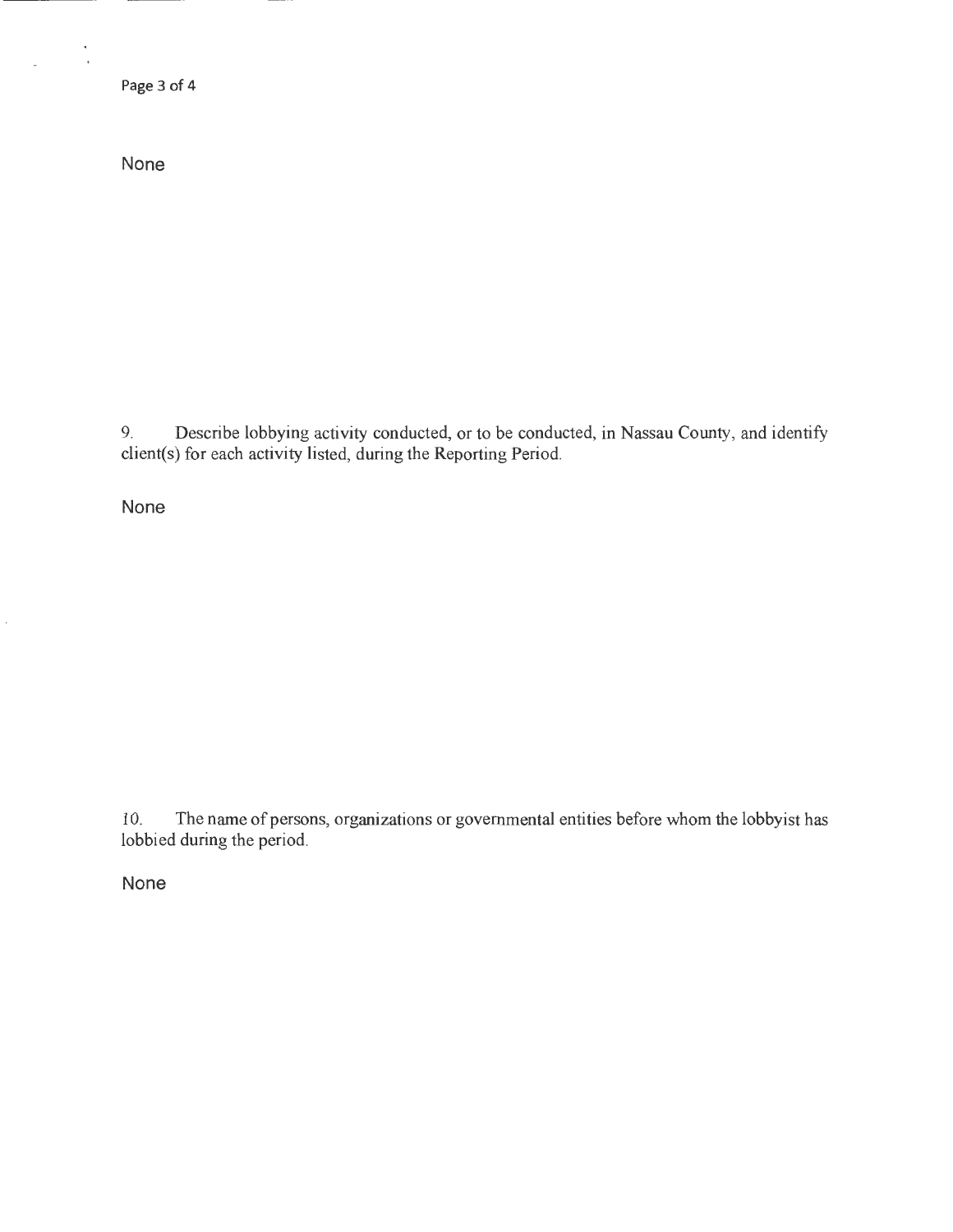I understand that copies of this form will be sent to the Nassau County Department of Information Technology ("IT") to be posted on the County's website.

I also understand that upon termination of retainer, employment or designation I must give written notice to the County Attorney within thirty (30) days of termination.

VERIFICATION: I certify that all statements made on this statement are true, correct and complete to the best of my knowledge and belief and I understand that the willful making of any false statement of material fact herein will subject me to the provisions of law relevant to the making and filing of false instruments and will render such statement **null** and void.

Dated:  $6/3/7$  Signed:

ERYCVALLONE

Print Name:

Title:

|                         | ----- |  |
|-------------------------|-------|--|
|                         |       |  |
| STATE OF NEW YORK       |       |  |
| SS:                     |       |  |
| COUNTY OF N             |       |  |
|                         |       |  |
| Sworn to before me this |       |  |
| Day of                  | , 20( |  |
|                         |       |  |
|                         |       |  |
| TARY PUBLIC             |       |  |

ANA D CORSINL. NOTARY PUBLIC-STATE OF NEW No. OlC06256757 Qualified in New York Council<br>My Commission Expires 03 (05 Fig.